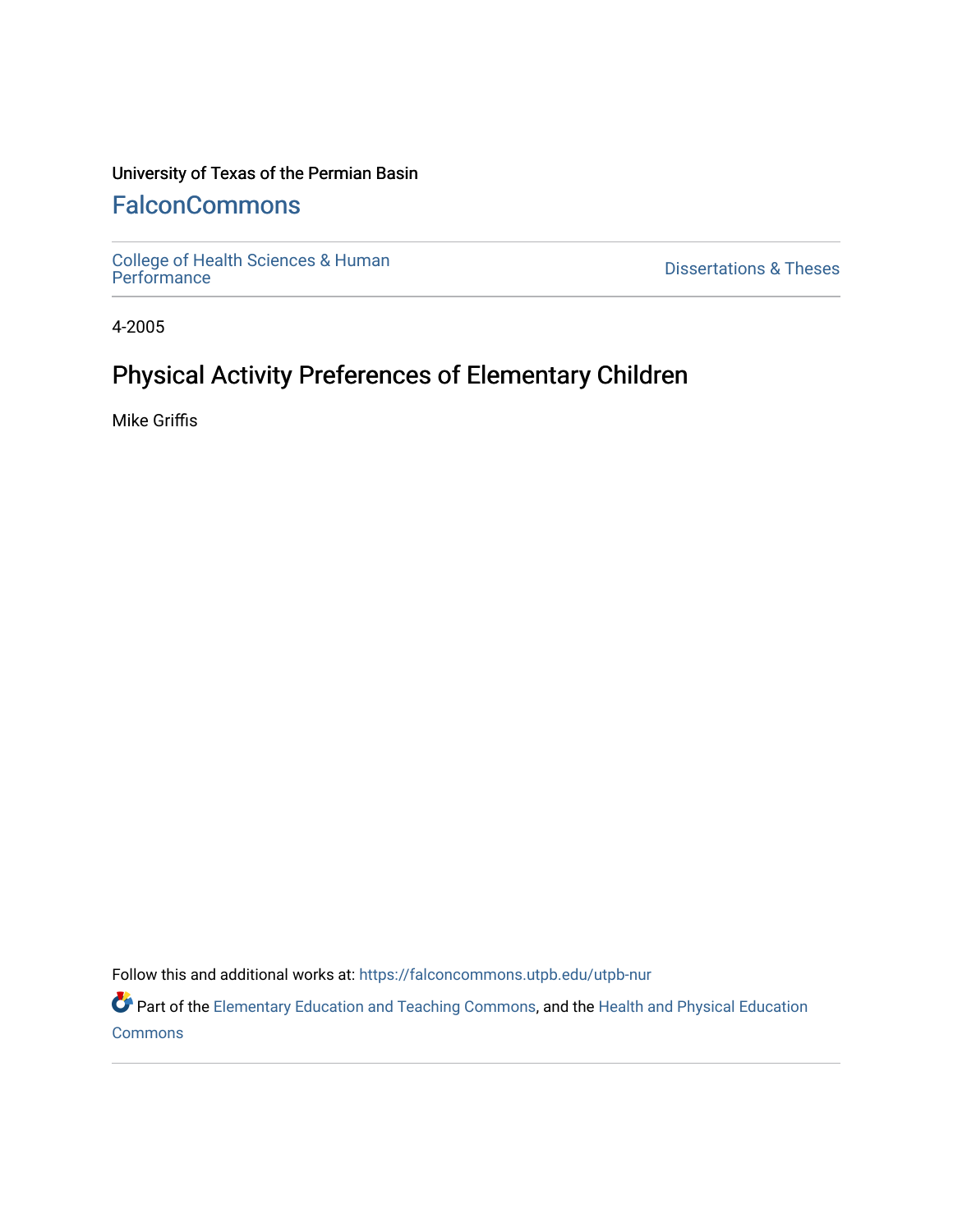

 $G_{I}V$  $443$ <br> $.675$  $8005$  $c.1$ 

#### **THE UNIVERSITY OF TEXAS OF THE PERA4IAN BASIN**

### PHYSICAL ACTIVITY PREFERENCES

### OF ELEMENTARY

## CHILDREN

APPROVED BY SUPERVISORY COMMITTEE:

Patricia Sherblom, Ph.D. Chair

James Eldridge, Ph.D.

is Hale, Ph.D

Mark Wildermuth, Ed.D. Graduate Faculty Representative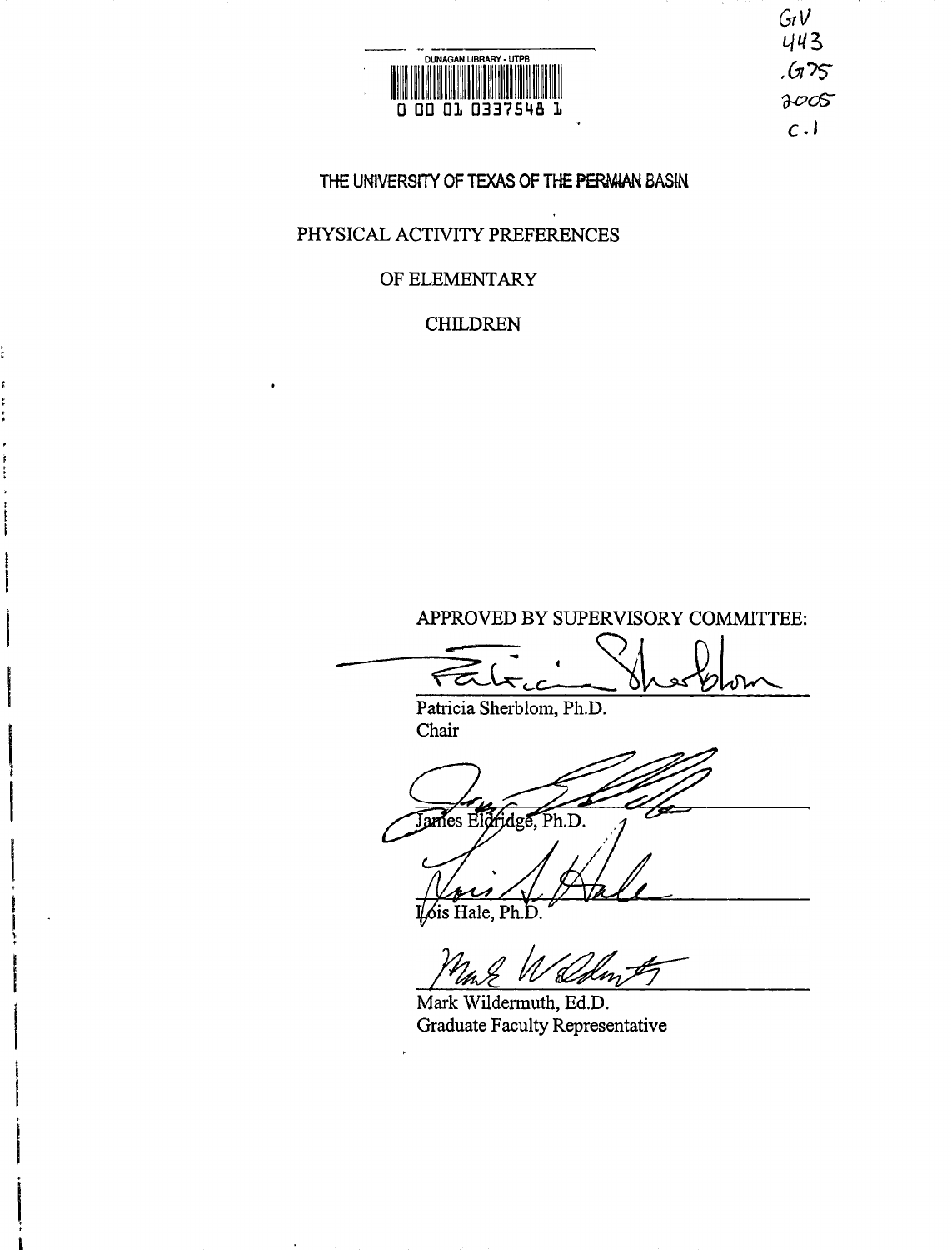#### PHYSICAL ACTIVITY PREFERENCES

#### OF ELEMENTARY

#### CHILDREN

by

# MIKE GRIFFIS, B.S.

### MASTER'S PROJECT

Presented to the Graduate Faculty of Kinesiology

The University of Texas of the Permian Basin

in partial Fulfillment

of Requirements

for the Degree of

MASTER OF SCIENCE

THE UNIVERSITY OF TEXAS OF THE PERMIAN BASIN

April 2005